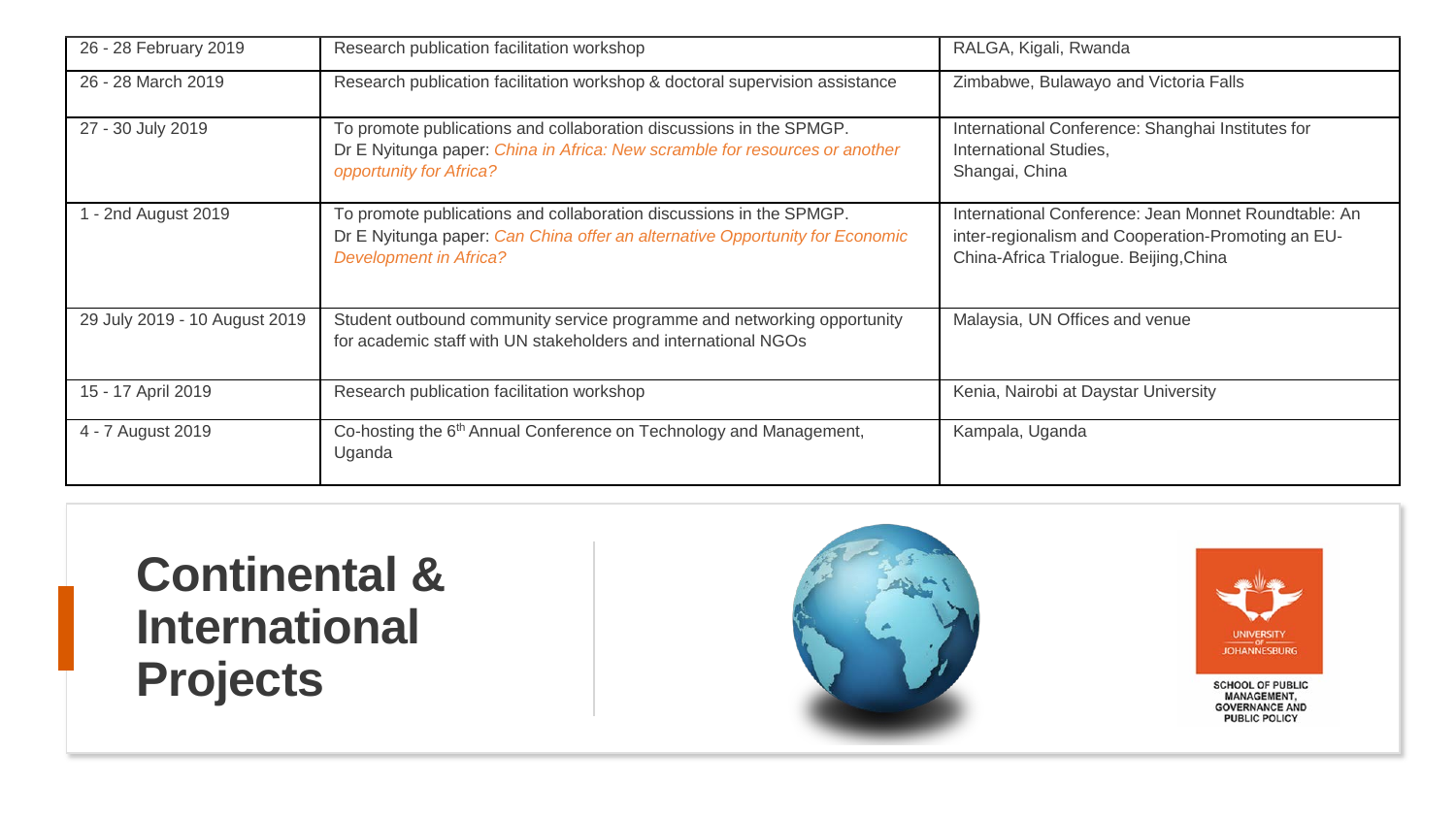



## **Hungary, Budapest**

Prof Christelle J. Auriacombe, Director: School of Public Management, Governance and Public Policy and Prof Shikha Vyas-Doorgapersad, School of Public Management, Governance and Public Policy were invited to visit the Central European University (CEU), Budapest, Hungary on 2 June 2019 to discuss future professional and research collaboration.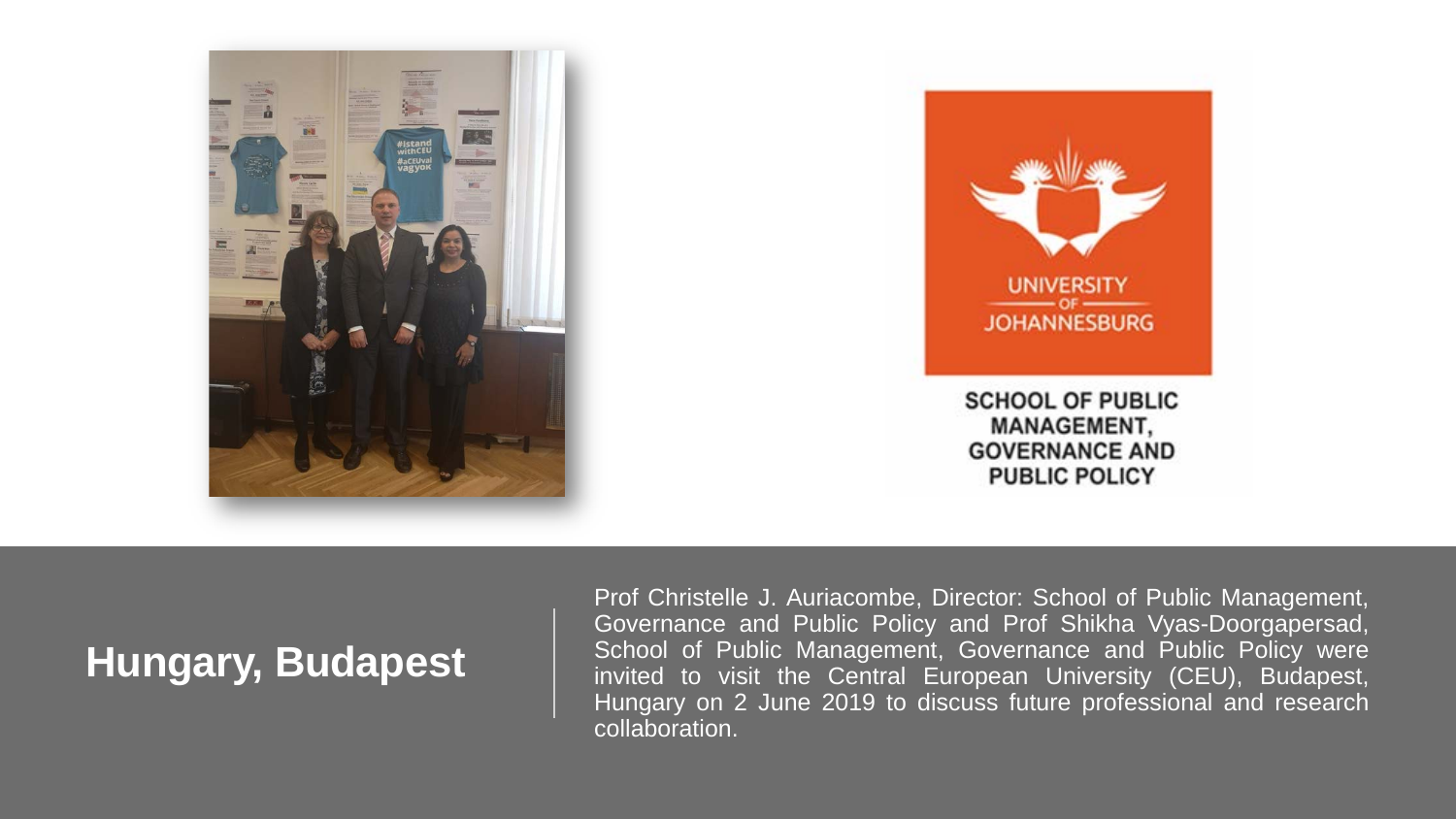

## **Kaunas University of Technology (KTU) Kaunas, Lithuania**

Prof Vain Jarbandhan, School of Public Management, Governance and Public Policy signed a MoU with the Dean of Social Science, Arts and Humanities (KTU), Dr Ainius Lasas. That same afternoon, the photographs of the signing of the MoU appeared on the Facebook pages and official website of KTU. Dr Lasas indicated his willingness to be involved in projects with the SPMGP and with the wider UJ community.

**1**